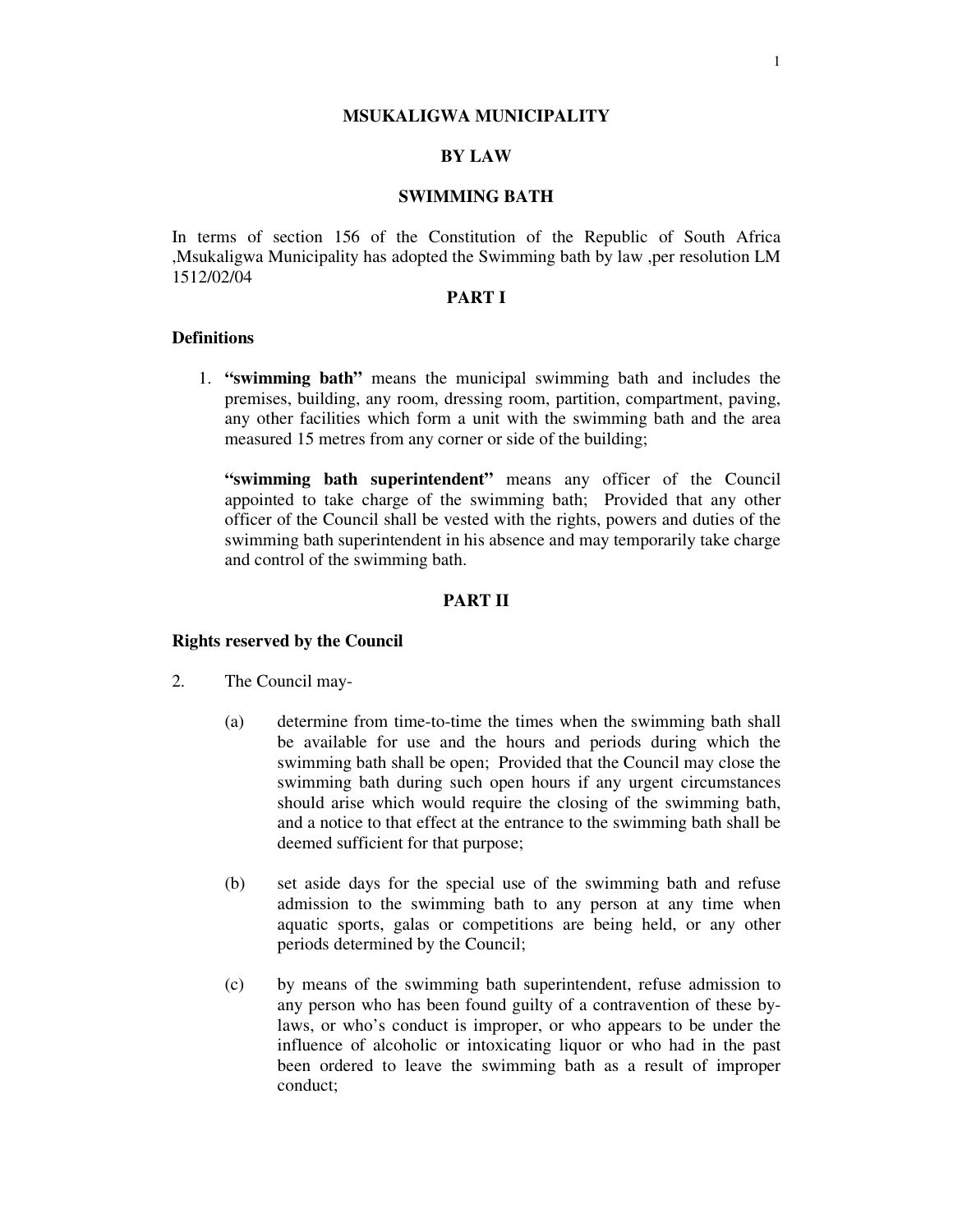(d) refuse admittance to any person without affording reasons; Provided that such a person may appeal within seven days to the Council against such refusal.

## **Use of swimming bath**

- 3. (1) Any person using the swimming bath, shall-
	- (a) be properly dressed at all times and wear a proper and respectable bathing costume;
	- (b) at all times take reasonable and proper care in using the swimming bath.

(2) any person shall, on request of the swimming bath superintendent, or any other authorised officer of the Council, leave the swimming bath and site immediately, or carry out such instructions directed to him by the said officer in order to ensure the orderly use of the swimming bath and site.

(3) Any person who is on the premises or in the swimming bath at any time shall be there at his own risk and the Council shall hereby be indemnified from any claims that may arise from any injuries which may be sustained by or loss of life of any person on the premises or in the swimming bath.

(4) (a) The Council shall not be liable to make good to any person nor to compensate any person for any damage suffered by him by reason of the loss, theft or destruction of any clothing or other personal belongings upon the premises on which the swimming bath is situated.

(b) Any property of whatever nature, belonging to any visitor or any other person, which if left in the swimming bath and is not claimed within 30 days, shall be forfeited to the Council and disposed of, as prescribed by the Council.

(5) The swimming bath superintendent is vested with authority to determine the number of people allowed to use the swimming bath at the same time, and his decision in this regard shall be final.

(6) Any person using the swimming bath or any other facilities, shall pay the tariff determined by the Council.

# **PART III**

## **Prohibited Actions**

4. No person shall -

(1) by forcible or improper means, seek admission to the swimming bath when it is occupied by the full number of persons authorised to use the swimming bath at the same time, as determined by the swimming bath superintendent from time-to-time;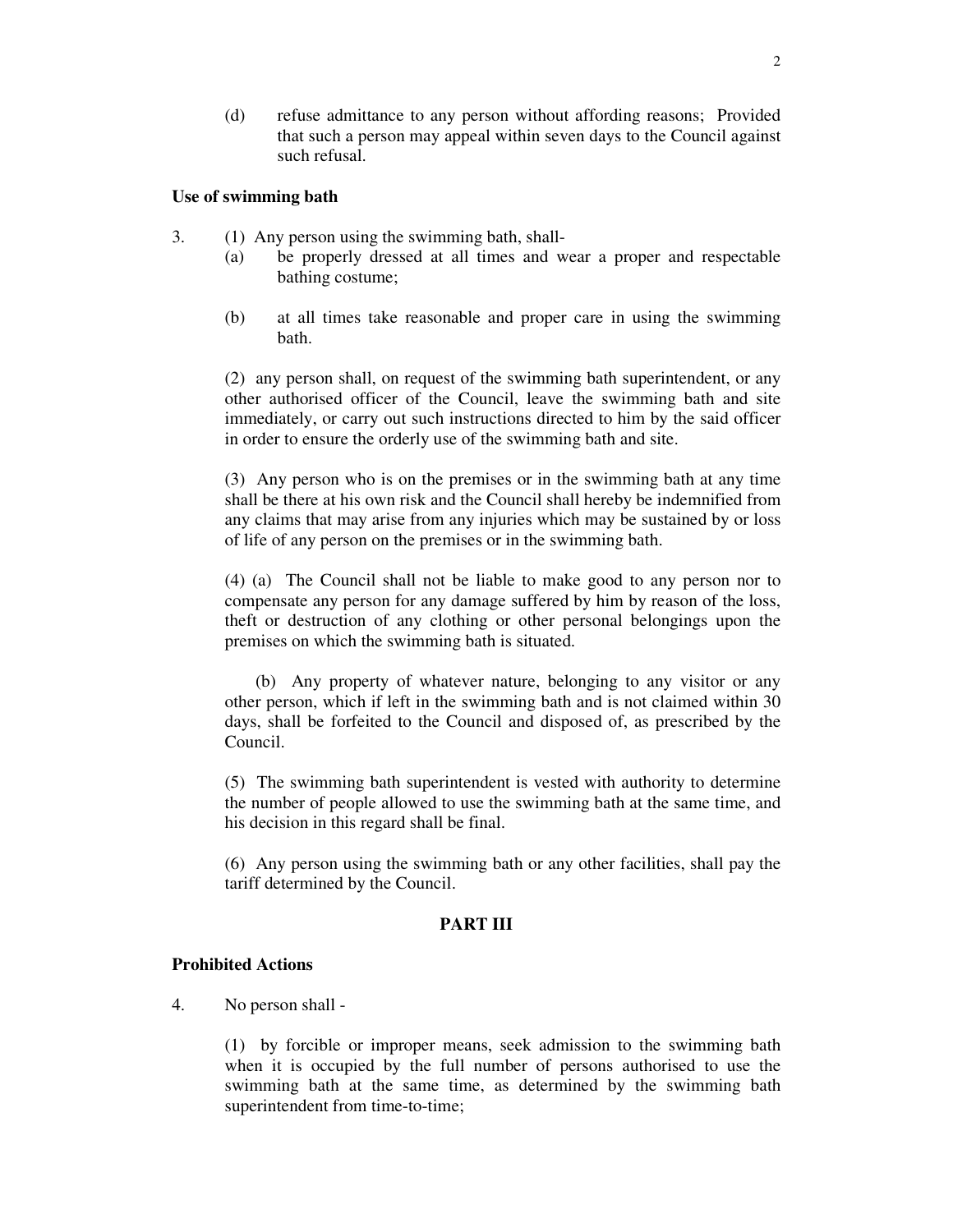(2) set foot on or enter the swimming bath outside the hours the swimming bath is open for the public, as determined by the Council from time-to-time, unless written permission is obtained from the Council;

(3) at any time after being admitted to the swimming bath enter or seek admission to any facilities when occupied by any other person, without the consent of such person, or otherwise knowingly intrude upon or interfere with the privacy of any other such person using the swimming bath;

(4) spit or commit any nuisance in the swimming bath or smoke in the roofed section of the building;

(5) at any time willingly or negligently break or damage or improperly interfere with the due and efficient action of any lock, cock, valve, pipe, engine or machinery in connection with the swimming bath, or wilfully or negligently damage any furniture, fittings or conveniences of the swimming bath;

(6) at any time upon the premises, by any disorderly or improper conduct, disturb or interrupt any other person in the proper use of the swimming bath or any officer appointed by the Council in the proper execution of his duty;

(7) cause or allow any dog or animal belonging to him or under his control, to enter or remain in the swimming bath;

(8) throw about, strew or deposit on the premises any fruit peels or fruit or any glass or sharp object or paper, or any matter or thing liable to interfere with the cleanliness of the swimming bath or cause annoyance, danger, or accident to persons using same;

(9) be allowed to take any food, liquor or any article in glass containers onto the premises nor to use such articles, unless duly authorised thereto by the swimming bath superintendent;

(10) play with a ball, tenniquoit ring, motor tube, or any other toy or object, or any game which in the opinion of the swimming bath superintendent, may be a nuisance or injurious to other bathers;

(11) at any time roller skate on the paving around the swimming bath or any part of the building and premises.

(12) at any time while on the premises use any indecent, improper or offensive language or behave in any indecent, improper or offensive manner, or cause any nuisance on the premises;

(13) at any time in the swimming bath use any soap or other substance or preparation whereby the water in the swimming bath may be rendered turbid or unfit for the proper use of bathers;